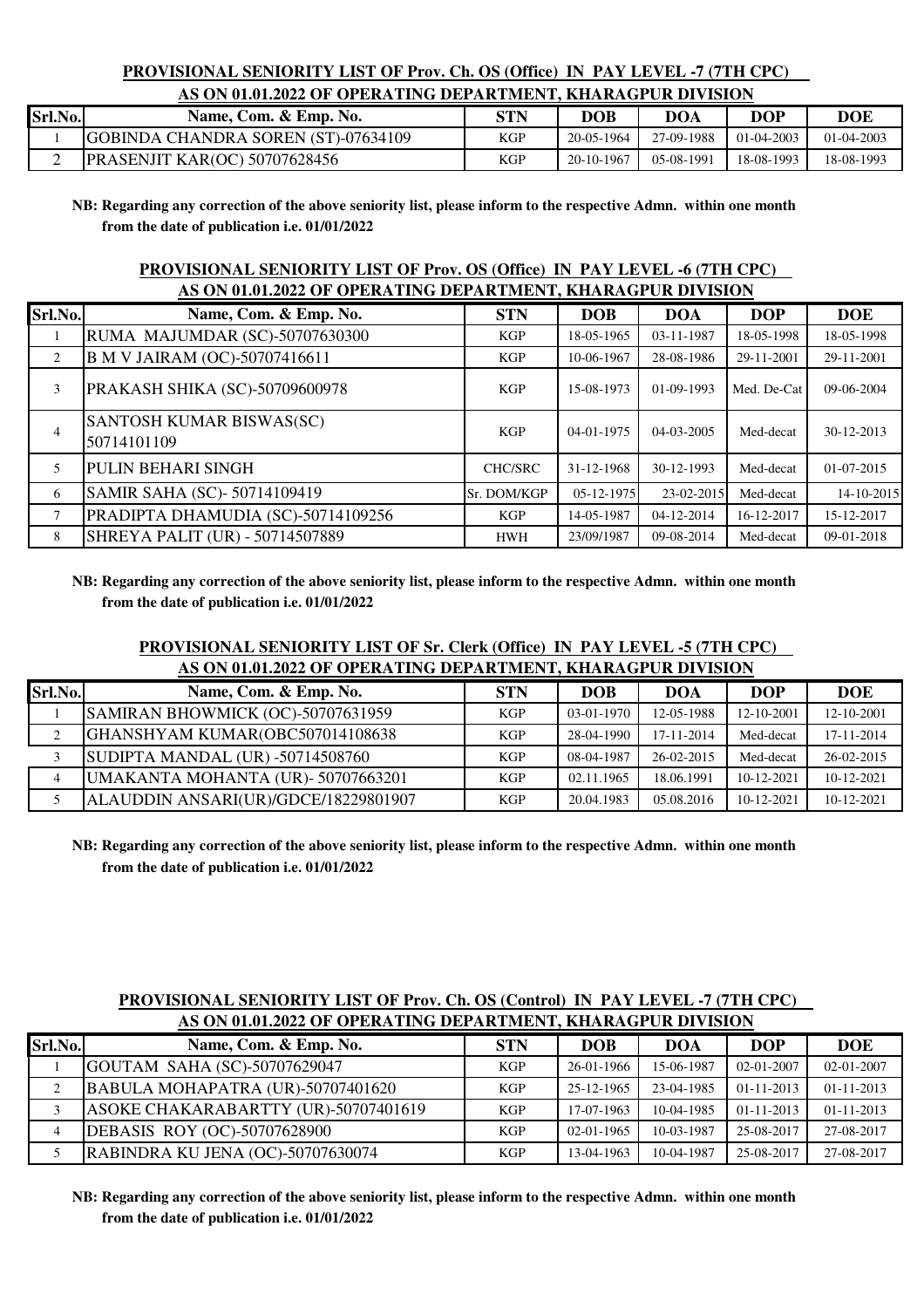|                | AS ON CHORSECE OF OFFINITING DEFANTMENT, KILIKAGI OK DI LISTON |                |            |            |                  |                  |
|----------------|----------------------------------------------------------------|----------------|------------|------------|------------------|------------------|
| Srl.No.        | Name, Com. & Emp. No.                                          | <b>STN</b>     | <b>DOB</b> | <b>DOA</b> | <b>DOP</b>       | <b>DOE</b>       |
| $\mathbf{1}$   | SANDIP SINHA (UR)-50707629552                                  | <b>HWH</b>     | 26-12-1968 | 28-03-1987 | 15-11-1995       | 19-09-1995       |
| $\overline{2}$ | DEBABRATA GHOSH (OC)-50707628328                               | <b>HWH</b>     | 10-03-1966 | 10-11-1987 | 13-05-1996       | 01-01-1996       |
| $\mathfrak{Z}$ | 50707632423                                                    | <b>KGP</b>     | 18-04-1967 | 13-11-1987 | 30-09-1997       | 01-01-1996       |
| $\overline{4}$ | UDAY SANKAR BHATTACHARJEE (OC)-<br>50707630451                 | <b>KGP</b>     | 30-10-1963 | 25-11-1987 | 06-02-1998       | 06-02-1998       |
| 5              | PARTHA MAJHI (OC)-50707629850                                  | <b>KGP</b>     | 01-06-1965 | 02-05-1988 | 01-09-2002       | 29-07-2002       |
| 6              | SADHAN CHANDRA DAS (SC)-50709603876                            | <b>KGP</b>     | 15-02-1968 | 29-04-1994 | 01-11-2003       | 01-11-2003       |
| $\tau$         | M SHYAM SUNDAR RAO (OC)-50707638103                            | <b>KGP</b>     | 23-08-1964 | 01-12-1989 | 16-06-2005       | 16-06-2005       |
| 8              | SWAPAN GHOSH (OC)-50707645703                                  | <b>HWH</b>     | 26-12-1967 | 04-12-1989 | 15-11-2008       | 14-11-2008       |
| 9              | GAUTAM DAS (SC)-50709629014                                    | <b>HWH</b>     | 01-04-1978 | 09-12-1997 | 15-11-2008       | 14-11-2008       |
| 10             | SUSANTA MAZUMDAR (UR)-50707638139                              | <b>KGP</b>     | 09-09-1969 | 08-01-1990 | 01-11-2013       | $01 - 11 - 2013$ |
| 11             | DEBASIS BANERJEE (UR)-50707652744                              | <b>KGP</b>     | 03-11-1969 | 02-08-1990 | 01-11-2013       | 01-11-2013       |
| 12             | MD NASIRUDDIN (UR)-50707661990                                 | <b>CHC/SRC</b> | 15-08-1968 | 09-01-1991 | $01 - 11 - 2013$ | $01 - 11 - 2013$ |
| 13             | N.SUBRAMANYAM(UR)                                              | <b>KGP</b>     | 11.06.1972 | 20.08.2001 | Med-decat        | 26.06.2015       |
| 14             | RAVI SHANKAR (UR) 50714105678                                  | <b>KGP</b>     | 05-09-1986 | 21-11-2012 | Med-decat        | 26-06-2015       |
| 15             | DIPAK BALA (SC)-50714108920                                    | <b>JPR</b>     | 10-03-1982 | 20-08-2014 | Med-decat        | 01-01-2016       |
| 16             | RESHMA PAL (OC)-9603906                                        | <b>KGP</b>     | 19-08-1969 | 31-10-1994 | 25-08-2017       | 27-08-2017       |
| 17             | CHITRITA SINHA (OC)-50709627649                                | <b>KGP</b>     | 20-10-1977 | 15-12-1997 | 25-08-2017       | 27-08-2017       |
| 18             | <b>GOUTAM PATRA (SC)-50714100818</b>                           | <b>CYM/SHM</b> | 06.10.1968 | 25.06.2005 | 11-11-2021       | 25-06-2021       |
| 19             | SUMITRA SARKAR (OC)-50709641191                                | Sr. DOM/KGP    | 08-10-1980 | 30-07-1999 | 05-07-2021       | 25-06-2021       |
| 20             | SOUMEN MUKHERJEE (OC)-50709646668                              | <b>SS/HWH</b>  | 09-01-1978 | 25-08-1999 | 26-06-2021       | 25-06-2021       |

### **PROVISIONAL SENIORITY LIST OF Prov. OS (Control) IN PAY LEVEL -6 (7TH CPC) AS ON 01.01.2022 OF OPERATING DEPARTMENT, KHARAGPUR DIVISION**

 **NB: Regarding any correction of the above seniority list, please inform to the respective Admn. within one month from the date of publication i.e. 01/01/2022**

## **PROVISIONAL SENIORITY LIST OF Sr. Clerk (Control) IN PAY LEVEL -5 (7TH CPC) AS ON 01.11.2022 OF OPERATING DEPARTMENT, KHARAGPUR DIVISION**

| Srl.No. | Name, Com. & Emp. No.             | <b>UNIT/STN</b> | <b>DOB</b> | DOA        | <b>DOP</b> | <b>DOE</b>                |
|---------|-----------------------------------|-----------------|------------|------------|------------|---------------------------|
|         | GOUTAM KUMAR DEY (UR)-50707105680 | CHC/SRC         | 18.02.1962 | 28-05-1982 | Med-dec.   | 24-12-1996/<br>29-07-2004 |

 **NB: Regarding any correction of the above seniority list, please inform to the respective Admn. within one month from the date of publication i.e. 01/01/2022**

#### **PROVISIONAL SENIORITY LIST OF Jr. Clerl (Control) IN PAY LEVEL -2 (7TH CPC) AS ON 01.01.2022 OF OPERATING DEPARTMENT, KHARAGPUR DIVISION**

|         | A9 ON 01,01,2022 OF OFERATING DELANTINENT, KHAIVAGI ON DI U9ION |            |            |            |            |                  |
|---------|-----------------------------------------------------------------|------------|------------|------------|------------|------------------|
| Srl.No. | Name, Com. & Emp. No.                                           | STN        | <b>DOB</b> | DOA        | <b>DOP</b> | <b>DOE</b>       |
|         | Y NAGU BABU (OBC)-9804470                                       | <b>NMP</b> | 14-01-1983 | 27-07-2001 | 27-07-2001 | 27-07-2001       |
|         | M.KURMA RAO(OC)-09628137                                        | KGP        | 11-09-1969 | 03-01-1998 | Med-decat  | 14-08-2006       |
|         | KOUSHIK SINHA(UR)05860295                                       | <b>SRC</b> | 04-09-1980 | 23-04-2000 | Med-decat  | $01 - 11 - 2013$ |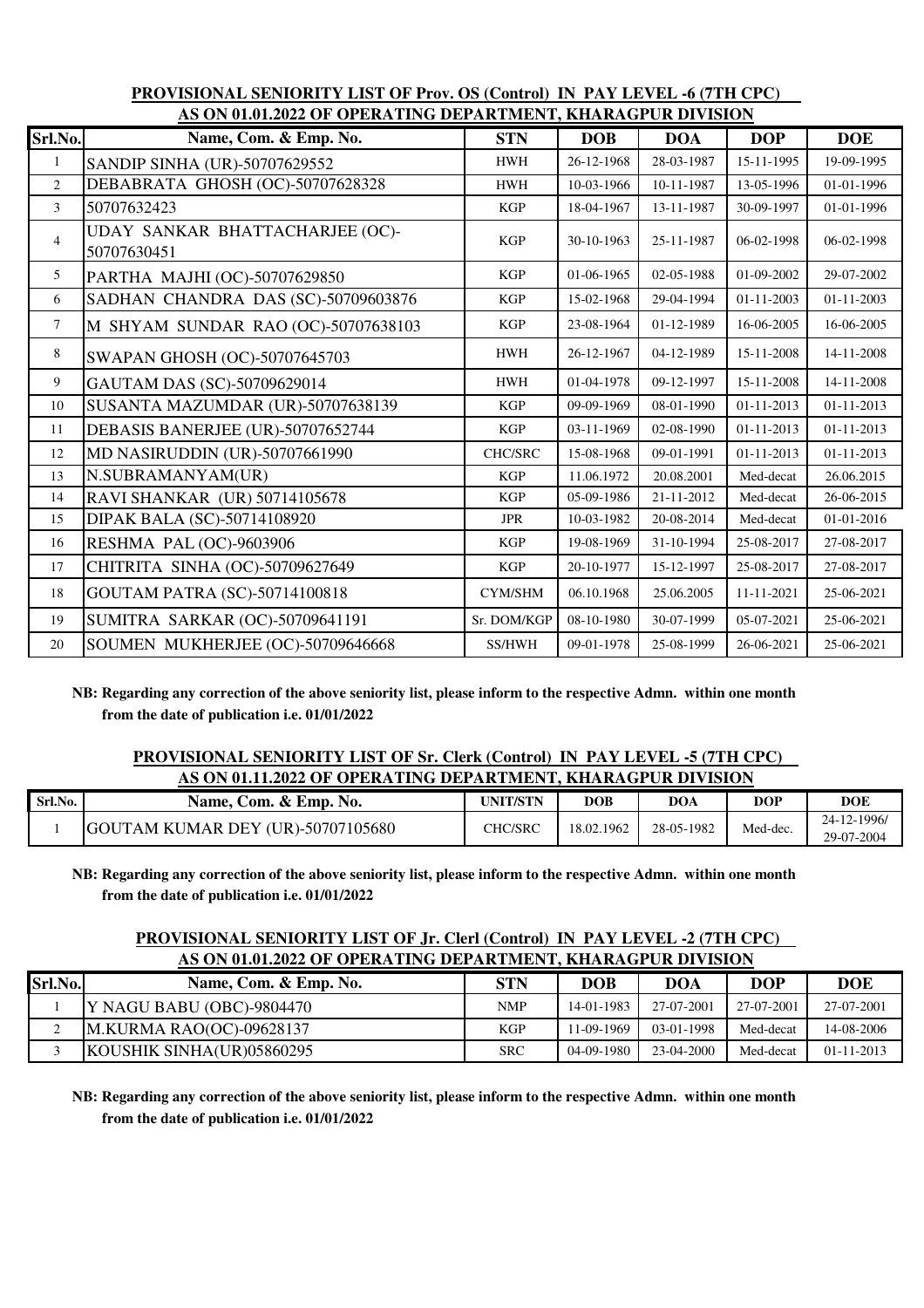### **PROVISIONAL SENIORITY LIST OF Prov. Ch. OS (Station) IN PAY LEVEL -7 (7TH CPC) AS ON 01.01.2022 OF OPERATING DEPARTMENT, KHARAGPUR DIVISION**

| Srl.No. | Name, Com. & Emp. No.               | <b>STN</b>            | <b>DOB</b>       | <b>DOA</b> | <b>DOP</b>   | <b>DOE</b>       |
|---------|-------------------------------------|-----------------------|------------------|------------|--------------|------------------|
|         | AMIYA KUMAR SINGHA (SC)-50707631479 | Sr. DOM<br>office/KGP | 21-11-1967       | 09-12-1987 | $01-05-2003$ | 31-03-2003       |
|         | PITAMBAR SOREN (ST)-50705376191     | <b>KGP</b>            | $07-06-1963$     | 28-11-1990 | 24-04-2016   | 24-04-2016       |
|         | SANJAY DAS (SC)-50709603910         | <b>SRC</b>            | $02-01-1970$     | 28-10-1994 | 24-01-2018   | 24-01-2018       |
|         | ASHOK KUMAR SAHU (OC)-50707628330   | <b>NMP</b>            | $02 - 11 - 1967$ | 08-12-1987 | 21-10-2020   | $21 - 10 - 2020$ |
|         | MONAJIT MONDAL (SC)-50709778688     | <b>CYM-SRC</b>        | 16-07-1976       | 09-01-2002 | 29-10-2020   | 21-10-2020       |

 **NB: Regarding any correction of the above seniority list, please inform to the respective Admn. within one month from the date of publication i.e. 01/01/2022**

### **PROVISIONAL SENIORITY LIST OF Prov. OS (Station) IN PAY LEVEL -6 (7TH CPC) AS ON 01.01.2022 OF OPERATING DEPARTMENT, KHARAGPUR DIVISION**

|                | to on vitalized of ordinaring permitting infinition on product |                |            |            |            |            |
|----------------|----------------------------------------------------------------|----------------|------------|------------|------------|------------|
| Srl.No.        | Name, Com. & Emp. No.                                          | <b>STN</b>     | <b>DOB</b> | <b>DOA</b> | <b>DOP</b> | <b>DOE</b> |
|                | JANARDAN POLAI (OC)-50707633427                                | <b>NMP</b>     | 05-10-1967 | 20-05-1988 | 16-08-1999 | 25-05-1999 |
| 2              | <b>SWARUP MAITY (OC)-50707631972</b>                           | <b>KGP</b>     | 15-08-1966 | 16-09-1988 | 29-07-2003 | 26-12-2002 |
| 3              | G LAXMAN RAO (OC)-50707638152                                  | <b>KGP</b>     | 10-03-1968 | 16-02-1990 | 01-01-2003 | 26-12-2002 |
| $\overline{4}$ | P V SASHI BHUSAN RAO (OC)-50707652768                          | <b>KGP</b>     | 10-12-1972 | 10-07-1990 | 14-02-2003 | 14-02-2003 |
| 5              | SANATAN BISWAS (OC)-50707694684                                | <b>SRC</b>     | 15-02-1965 | 26-08-1988 | 24-03-2006 | 24-03-2006 |
| 6              | MANAS RANJAN DASH (UR)-50707659878                             | <b>SRC</b>     | 04-07-1968 | 06-09-1990 | 01-11-2013 | 01-11-2013 |
| $\tau$         | G NEELAVENI (UR)-50707667445                                   | <b>KGP</b>     | 05-09-1963 | 25-02-1992 | 01-11-2013 | 01-11-2013 |
| 8              | AMIT BHUNIYA (OC)-50709644672                                  | <b>KGP</b>     | 04-09-1970 | 22-03-1999 | 18-02-2016 | 01-11-2013 |
| 9              | N K V SATYA SAI (UR)-50709602940                               | <b>NMP</b>     | 14-08-1965 | 27-07-1993 | 20-03-2014 | 20-03-2014 |
| 10             | ARPITA BHOWMICK BASU (OBC)-                                    | <b>CHC/SRC</b> | 18-01-1986 | 08-09-2014 | De. Cat    | 02-06-2015 |
|                | 50714108893                                                    |                |            |            |            |            |
| 11             | SAMARENDRA GHOSH(UR)-50707672469                               | CYM/NMP        | 08-05-1968 | 15-04-1993 | Med-decat  | 14-12-2017 |
| 12             | RAJ KISHORE SAH (OBC) - 50714108641                            | KGP            | 25-09-1986 | 17-11-2014 | 17-12-2017 | 15-12-2017 |
| 13             | <b>GURMEET SINGH (OC)-5079602951</b>                           | Myd/NMP        | 01-07-1974 | 16-09-1993 | 24-01-2018 | 24-01-2018 |
| 14             | RAJESWAR MUKHOPADHYAY (OC)-                                    |                | 17-09-1969 | 09-05-1996 | 24-01-2018 | 24-01-2018 |
|                | 50709616317                                                    | Myd/NMP        |            |            |            |            |
| 15             | SURENDRA KUMAR SHARMA (OC)-                                    | <b>AOM/KGP</b> | 30-12-1963 | 01-06-1987 | 02-03-2021 | 02-03-2021 |
|                | 50707629187                                                    |                |            |            |            |            |

 **NB: Regarding any correction of the above seniority list, please inform to the respective Admn. within one month from the date of publication i.e. 01/01/2022**

| <b>PROVISIONAL SENIORITY LIST OF Sr. Clerk (Station) IN PAY LEVEL -5 (7TH CPC)</b> |  |
|------------------------------------------------------------------------------------|--|
| AS ON 01.01.2022 OF OPERATING DEPARTMENT, KHARAGPUR DIVISION                       |  |

| Srl.No. | Name, Com. & Emp.<br>No.            | STN                                      | <b>DOB</b> | DOA                     | <b>DOP</b> | <b>DOE</b> |
|---------|-------------------------------------|------------------------------------------|------------|-------------------------|------------|------------|
|         | JAYATI CHAKRABORTY (OC)-50709627650 | $\Gamma$ Sr. DOM/KGP $\Gamma$ 01-01-1978 |            | $09-12-1997$ 21-12-2018 |            | 21-12-2018 |

 **NB: Regarding any correction of the above seniority list, please inform to the respective Admn. within one month from the date of publication i.e. 01/01/2022**

| <b>PROVISIONAL SENIORITY LIST OF Jr. Clerk (Station) IN PAY LEVEL -2 (7TH CPC)</b> |
|------------------------------------------------------------------------------------|
| AS ON 01.01.2022 OF OPERATING DEPARTMENT, KHARAGPUR DIVISION                       |

| Srl.No. | Name, Com. & Emp. No.                | <b>STN</b>     | <b>DOB</b> | DOA        | <b>DOP</b> | <b>DOE</b> |
|---------|--------------------------------------|----------------|------------|------------|------------|------------|
|         | PREMANGSHU CHANDA (OC)-50709632384   | <b>NMP</b>     | 15-08-1977 | 02-07-1998 | 02-07-1998 | 22-07-1998 |
|         | KANAKLATA MUKHERJEE (OC)-50709639433 | <b>SRC</b>     | 16-01-1969 | 18-03-1999 | 18-03-1999 | 18-03-1999 |
|         | ANANTA KUMAR MANNA (UR)-50707470216  | <b>MCA</b>     | 09-12-1962 | 01-01-1985 | Med-decat  | 15-02-2011 |
|         | NIRANJAN JENA (SC)-50709813330       | <b>CYM/SHM</b> | 04-02-1972 | 29-11-2002 | Med-decat  | 11-10-2019 |